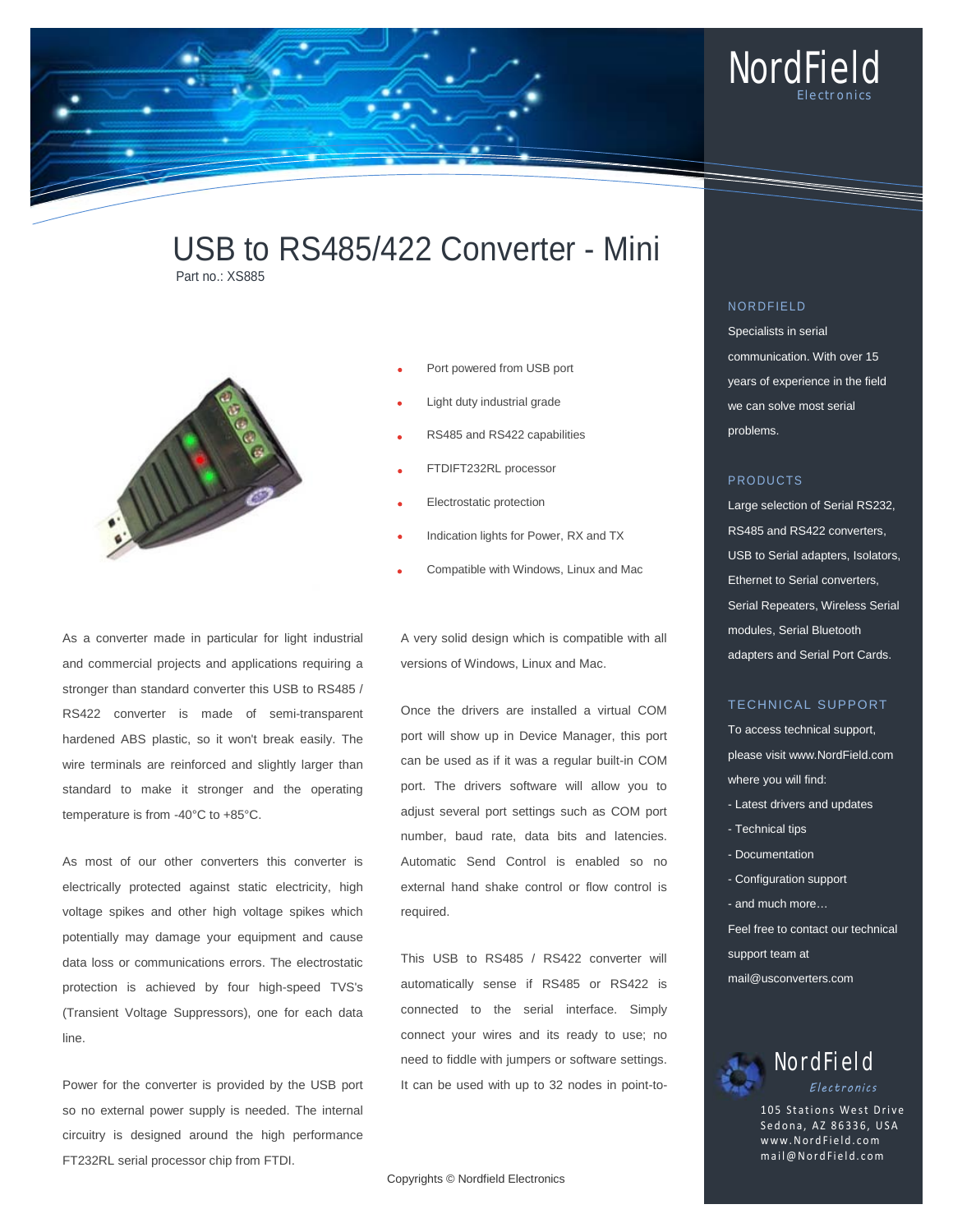



| <b>SPECIFICATIONS</b>        |                                                                                                                                                                                                                          |  |
|------------------------------|--------------------------------------------------------------------------------------------------------------------------------------------------------------------------------------------------------------------------|--|
| Model number                 | <b>XS885</b>                                                                                                                                                                                                             |  |
| Recommended operating system | Windows 10 32/64, Windows 8 32/64, Windows 7 32/64, Vista<br>$\bullet$<br>32/64, XP 32/64, Server 2003/8R2 32/64, 2000, ME, 98Se<br>Linux<br>Mac OS 8, OS 9, OS X<br>Windows CE.NET (Version 4.2 and greater)<br>Android |  |
| Baud rate                    | 300-921.600bps, auto detection                                                                                                                                                                                           |  |
| Power                        | Port powered from USB port                                                                                                                                                                                               |  |
| RS232 interface              | Reinforced terminal header                                                                                                                                                                                               |  |
| <b>USB</b> interface         | Male type A                                                                                                                                                                                                              |  |
| Chipset                      | FTDI FT232RL                                                                                                                                                                                                             |  |
| Output voltage               | 3.60VCD (between D+ and GND)                                                                                                                                                                                             |  |
| Parity                       | None, Odd, Even, Mark, Space                                                                                                                                                                                             |  |
| Data bits                    | 7,8                                                                                                                                                                                                                      |  |
| <b>Stop Bits</b>             | 1, 2                                                                                                                                                                                                                     |  |
| <b>Flow Control</b>          | None, Xon/Xoff, Hardware                                                                                                                                                                                                 |  |
| <b>Indication LEDs</b>       | TX, RX and Power                                                                                                                                                                                                         |  |
| <b>Buffer size</b>           | 128/385 Bytes                                                                                                                                                                                                            |  |
| Serial signals               | RS422: TX-, TX+, RX-, RX+, GND (full duplex)<br>RS485: D-, D+ GND (half duplex)                                                                                                                                          |  |
| USB signals                  | VCC, DATA+, DATA-, GND, FG                                                                                                                                                                                               |  |
| Flow control                 | Automatic. No IRQ Conflicts, no IRQs, IO or DMA required                                                                                                                                                                 |  |
| Current draw                 | Less than100mA                                                                                                                                                                                                           |  |
| ESD electrostatic protection | 15KV / 600W/ms                                                                                                                                                                                                           |  |
| Compliance                   | EIA/TIA RS-232C, USB: v1.0, 1.1, 2.0                                                                                                                                                                                     |  |
| Operating humidity           | 5% To 95% - No Condensation                                                                                                                                                                                              |  |
| Operating Temp.              | $-40^\circ$ to 85 $^\circ$ C                                                                                                                                                                                             |  |
| Certifications               | CE, FCC, RoHS                                                                                                                                                                                                            |  |
| Warranty                     | 2-year Limited Warranty                                                                                                                                                                                                  |  |
| <b>ECCN</b>                  | 4A994.a                                                                                                                                                                                                                  |  |
| Schedule B                   | 8471.80.1000                                                                                                                                                                                                             |  |
| <b>HTS</b>                   | 8517.18.0050                                                                                                                                                                                                             |  |

# NORDFIELD

Specialists in Serial Communication. With over 15 years of experience in the field we can solve most serial problems.

## PRODUCTS

Large selection of Serial RS232, RS485 and RS422 converters, USB to Serial adapters, Isolators, Ethernet to Serial converters, Serial Repeaters, Wireless Serial modules, Serial Bluetooth adapters and Serial Port Cards.

# TECHNICAL SUPPORT

To access technical support, please visit www.NordField.com where you will find:

- Latest drivers and updates
- Technical tips
- Documentation
- Configuration support
- and much more…

Feel free to contact our technical

support team at:

mail@usconverters.com

# NordField *Electronics*

105 Stations West Drive Sedona, AZ 86336, USA www.NordField .com mail@NordField.com